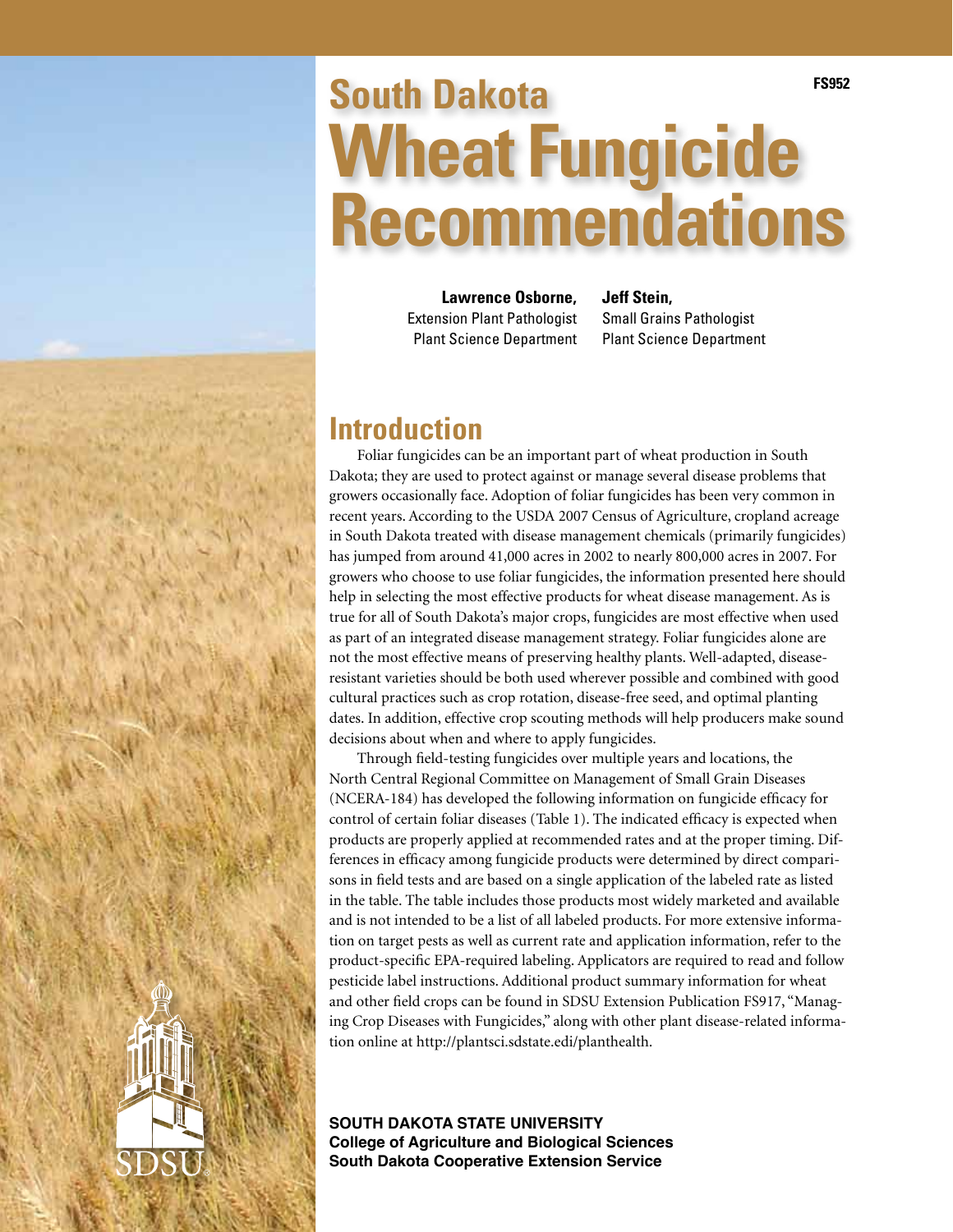### **Diseases managed with foliar fungicides**

Foliar fungicides are active only against fungi and diseases caused by fungi. Foliar fungicides do not offer direct protection against bacterial or viral diseases, nematodes, or abiotic stresses. And while there are many fungal diseases that can and do attack our crops, there are just a few fungal diseases that are routinely responsible for major economic losses. Foliar fungal diseases of primary concern in cereal production include the following:

**tan spot** (caused by *Pyrenophora tritici-repentis*); fig. 1 **powdery mildew** (caused by *Erysiphe graminis*); fig. 2 **stem rust** (caused by *Puccinia graminis* f. sp. *tritici*); fig. 3 **leaf rust** (caused by *Puccinia triticina*); fig. 4 **Fusarium head blight** or **scab** (caused by *Fusarium graminearum*); fig. 5

*Septoria/Stagonsospora* **leaf spot/blotch complex** (caused by *S. tritici* and *S. nodorum*); fig. 6 **stripe rust** (caused by *Puccinia striiformis*)

#### **Fungicide costs and potential benefits**

The cost of fungicide management varies widely, depending on product and application method. Assuming groundbased application costs of around \$5 per acre, the most commonly used products can be applied at recommended rates for around \$15 to \$30 per acre in most crops. Aerial application is generally a bit more costly. Prices may vary depending on the dealer and the

local market conditions. Estimated costs for application of recommended rates of fungicides are given in Table 1.

Management of foliar diseases can provide direct benefits by preventing yield losses in many cases. Leaf rust and severe tan spot outbreaks can be responsible for 20 to 30% lower yields on susceptible varieties, while scab can reduce both grain yield and grain quality. Toxins produced by the scab fungus may reduce the marketable quality of the grain and lead to discounts or rejection at the point of delivery. Resistant varieties may not require any foliar fungicide management to prevent yield loss. As for other crops, wheat fungicide management is most economically advantageous when used in response to actual disease risk rather than as a prescriptive application independent of disease risk. In general, humid or high-rainfall environments are more favorable for fungal diseases. Rusts are also favored by high incidence in states to the south of South Dakota, as the pathogen is brought in on southerly winds from infected areas of Nebraska and Kansas. Scab is favored by high levels of corn residues and abundant rainfall at wheat heading/flowering stages. SDSU Extension Plant Pathology provides scab risk advisory information on its website (http://plantsci.sdstate.edu/planthealth), and information can be also found via the U.S. Wheat and Barley Scab Initiative forecast (http://www.wheatscab.psu.edu).

#### **General recommendations for foliar fungicides in wheat:**

**Standard flag-leaf applications:** The flag leaf (or uppermost leaf) of wheat is very important to achieving maximum production and grain quality, and we strive to protect it with our standard fungicide applications to those crops. Diseases such as leaf rust and leaf spots can affect the productive leaf area if resistant varieties are not used and the weather favors pathogen infection and spread. The flag leaf stage is reached when the ligule of the last (flag) leaf has emerged from the whorl. The triazoles and strobilurins, as well as the pre-mixed fungicide products, are generally effective at managing these diseases.

**Flowering application for scab control:** Fusarium head blight, or scab, occurs frequently in South Dakota, especially on spring grains in the more humid parts of the state. The pathogen infects the plant during and shortly after anthesis, or flowering period. When weather has been especially warm and wet during and prior to heading, scab can be a major problem. The triazole fungicides can be effective at limiting the disease impact if properly timed. For greatest efficacy, application should occur as the plant is actively flowering (when the anthers are yellow).

**Early applications:** In continuous wheat with standing stubble, an early application of fungicide is sometimes tankmixed with post-emergent herbicides to prevent build-up of leaf diseases such as tan spot. Early applications typically cost less than standard-timing applications (flag leaf or flowering), because early applications are generally applied at half the recommended rates and don't require a separate pass through the field. Early applications may not be economical unless the above conditions (continuous crop, stubble, reduced rate, and tank-mixed with herbicide) are met, and the reduced rates of early applications increase the risk of fungicide resistance in the pathogen population. To prevent fungicide-resistance development, early applications of strobilurin fungicides (eg., Headline, Quadris, etc.) should not be followed by flag-leaf applications of products containing chemicals with the same mode of action.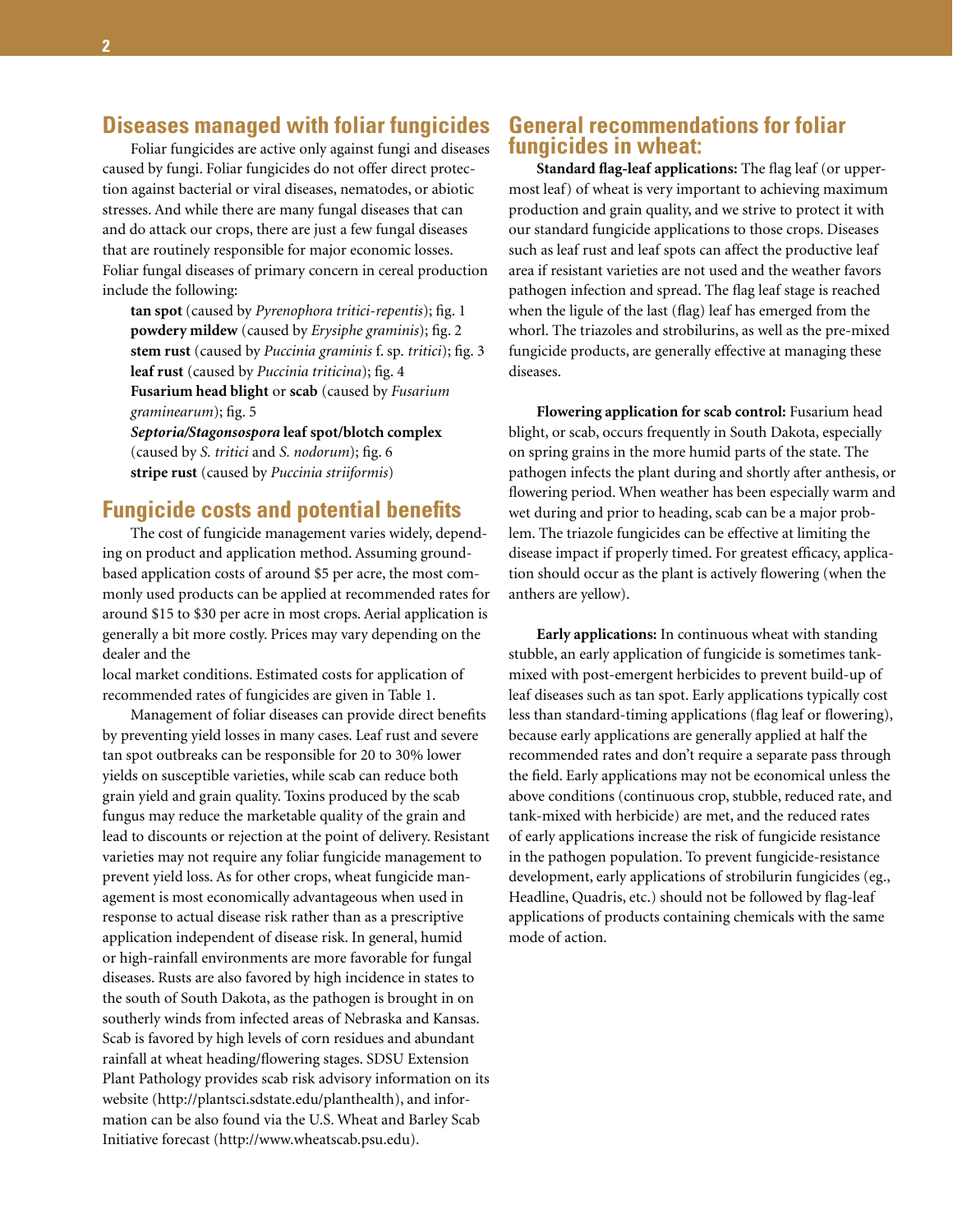

**Figure 1:** Tan spot (*Pyrenophora triticirepentis*); oval or lens-shaped lesions with prominent yellow halo, tan to dark brown centers; usually more severe on lower leaves, progessing upward; favored by frequent rainfall and high residue.



**Figure 2:** Powdery mildew (*Erysiphe graminis*); raised, white, powdery spore masses arising from the surface of wheat leaves; prevalent in the lower canopy and in humid environments.



**Figure 3:** Stem rust (*Puccinia graminis* f.sp. *tritici*); dark orange to brick red, raised, powdery pustules often fringed with ragged epidermis; lesions are often large and are primarily found on stems and leaf sheaths.



**Figure 4:** Leaf rust (*Puccinia triticina*); dark reddish-brown, raised, powdery pustules, usually 1mm or less in size, and primarily on upper leaf surface. **Figure 5:** Fusarium head blight or scab (*Fusarium gra-*



*minearum*); bleached spikelets, splayed awns, often pink or orange-red in color, especially at the base of the glumes; purple-black perithecia can sometimes be seen on older infections.



**Figure 6:** Stagonospora leaf blotch (*Stagonospora nodorum*); dark tan, linear to irregular-shaped lesions developing dark fruiting bodies (*pycnidia*) resembling fly specks; often develops a yellow halo on lesions, but distinguished from tan spot by the large fruiting bodies present.